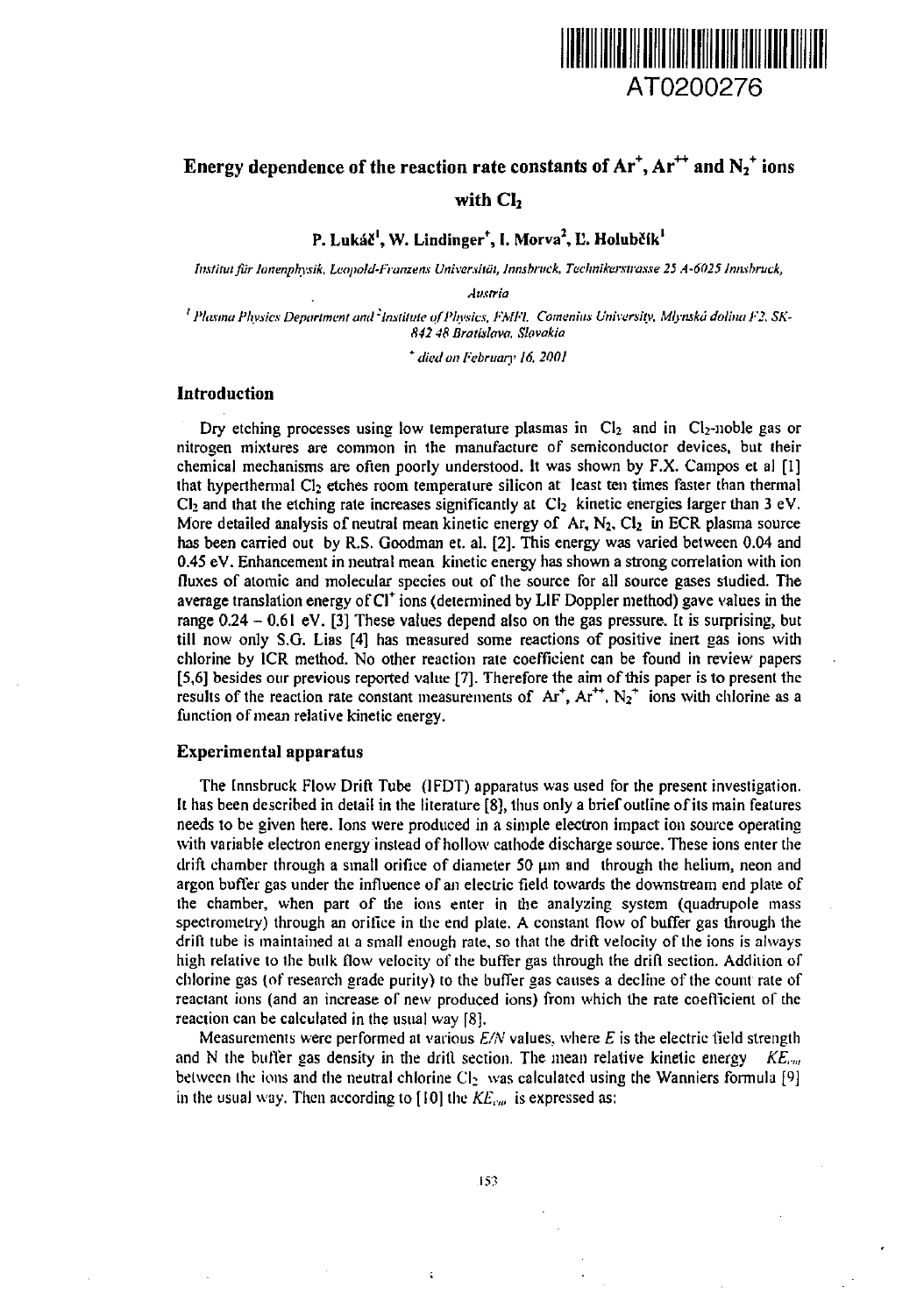$$
KE_{CM} = \frac{M(m+M_t)}{2(M+M_t)}v_d^2 + \frac{3}{2}kT
$$
 (1)

where *M, m* and  $M_i$  are the masses of the reactant neutral (in our case Cl<sub>2</sub>), of the buffer gas and of the reactant ions, respectively,  $v_d$  is the drift velocity of the reactant ions in the buffer gas, *k* is the Boltzmann constant and *T* is the neutral gas temperature (a room temperature).

#### **Results and discussion**

**It** is common that rate coefficients obtained in drift tube experiments are expressed as a function of *KE<sub>cm</sub>*, derived using Eq.(1). Reaction rate coefficients obtained for the total<br>destruction of N<sub>2</sub><sup>+</sup>, Ar<sup>\*</sup> and Ar<sup>\*\*</sup> by reaction with chlorine Cl<sub>2</sub> as a function of *KE<sub>cm</sub>* are shown in Fig. 1, Fig.2 and Fig.3, respectively for different buffer gas pressures.

The reaction of  $N_2^+$  with  $Cl_2$  has the large reaction rate coefficients. The remarkable changes of rate coefficients from  $4 \times 10^{-10}$  cm<sup>3</sup>s<sup>-1</sup> to  $2 \times 10^{-8}$  cm<sup>3</sup>s<sup>-1</sup> are observed in energy range from thermal up to a few eV  $KE<sub>cm</sub>$ . The dominant reaction is

$$
N_2^+ + Cl_2 \rightarrow Cl_2^+ + N_2 \tag{2}
$$

and for it only decline was observed, so indicating that vibrationally excited  $N_2^+$  either reacts at the same rate as non-excited  $N_2^+$  or that  $N_2^+(X, v = 0)$  is quenched faster (mainly in He buffer gas) than it does react with CI<sub>2</sub>. Similar rate coefficients for both vibrationally excited and non excited  $N_2^+$  could be expected in case of these two reactions, as both reactions are fast, even at room temperature and in general fast reactions hardly ever show a significant influence by the vibrational excitation of the ions.



**Fig.l:** Rate coefficients k for the reactions of  $N_2$ <sup>*f*</sup> ions with Cl<sub>2</sub> in dependence on the relative mean kinetic energy KEcn

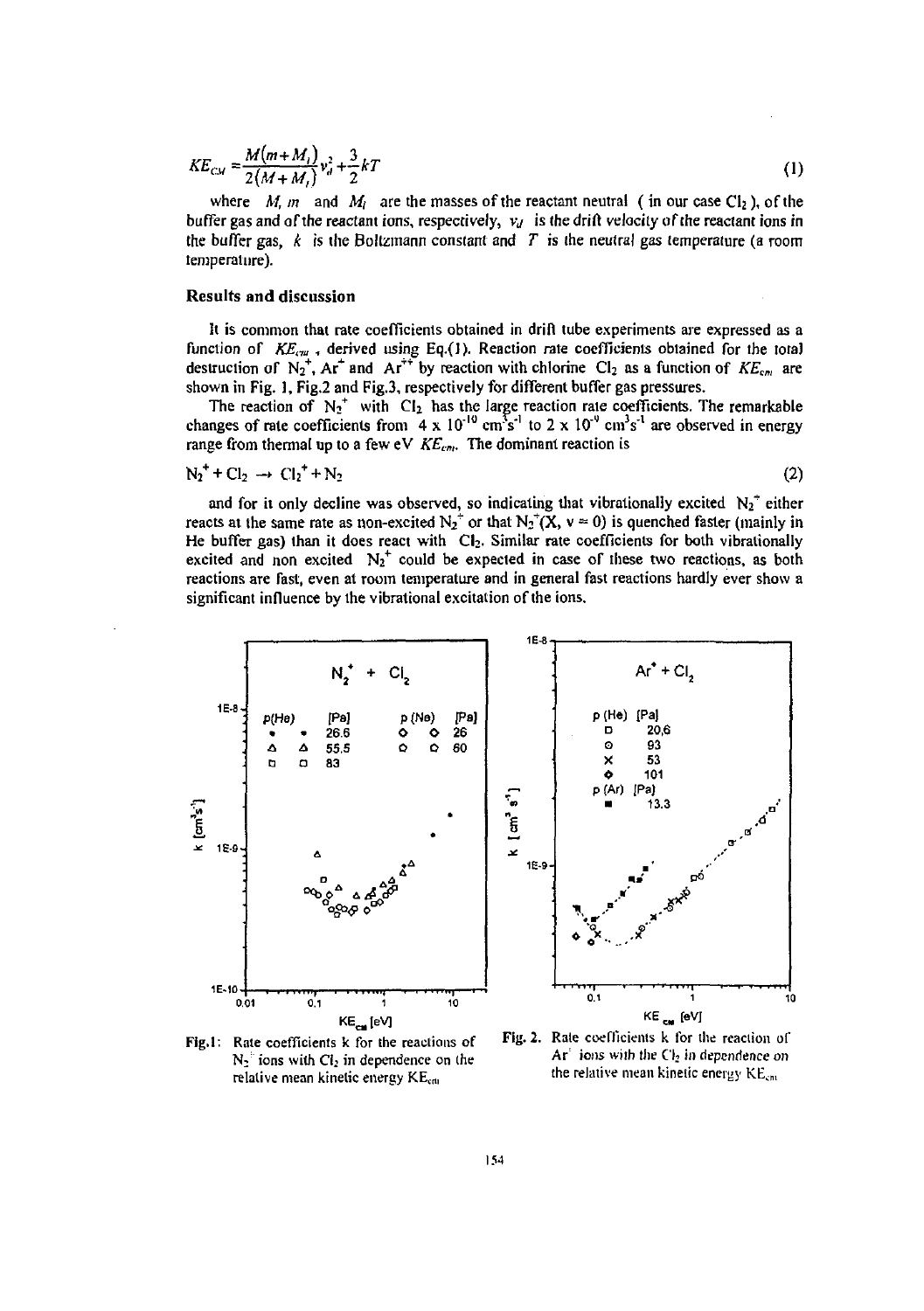There are three important and energetically possible reactions of  $Ar<sup>+</sup>$  ions with Cl<sub>2</sub>:

| $Ar^+ + Cl_2 \rightarrow Cl_2^+ + Ar$<br>$Ar^+ + Cl_2 \rightarrow Cl^+ + Cl + Ar$ | more than 50 %          | (3) |
|-----------------------------------------------------------------------------------|-------------------------|-----|
|                                                                                   |                         | (4) |
| $Ar^+ + Cl_2 \rightarrow ArCl^+ + Cl$                                             | less than a few percent | (5) |

The branching ratio between reaction (3) and (4) was measured only lor near thermal energy *KEcm.* This ratio is similar to that observed by Lias [4] and R.S.Goodman [2]. The present results for total reaction rate coefficient of  $Ar^+$  with  $Cl_2$  shown in Fig.2 are about of one order higher than those presented by Lias.  $(1.5 \times 10^{-10} \text{ cm}^3 \text{s}^{-1})$  [4].



Fig. 3 Rate coefficients  $k$  for the reaction of  $A^{++}$  ions with  $Cl_2$  in argon in dependence on the mean relative kinetic energy

The reaction of doubly ionized argon ions  $Ar^{++}$  with chlorine  $Cl_2$  is important for excimer laser. It can be expressed as

$$
Ar^{++} + Cl_2 \rightarrow ArCl^+ + Cl^+
$$

(6)

with an exothermicity of about 13 eV.

Results of our measurements are presented in Fig. 3. It can be seen that this rate constant is of order 1 x  $10^{-9}$  cm<sup>3</sup>s<sup>-1</sup> what is about 3 times higher than that ones (4 x  $10^{-10}$  cm<sup>3</sup>s<sup>-1</sup>) measured by 1. Kuen with F. Howorka [11] and (  $2.9 \times 10^{-10} \text{ cm}^3 \text{s}^{-1}$ ) by S.G. Lias [4].

## **Conclusions**

We have shown that the  $N_2^*$ , Ar<sup>+</sup> and Ar<sup>++</sup> positive ions react with chlorine Cl<sub>2</sub> very fast and that the corresponding reaction rate coefficients depends on the mean relative kinetic energy  $KE_{cm}$ . In the case of the reaction of  $Ar^+$  with  $Cl_2$ , its reaction coefficient depends also on the buffer gas. It can imply the enhancement of  $Cl_2^+$  ions during etching of Si in the Ar/Cl<sub>2</sub> mixtures. The reaction of He<sup>-</sup>, Ne<sup>-</sup> and Kr<sup>+</sup> with chlorine Cl<sub>2</sub> has been also investigated. The results of these measurements will be published elsewhere [12].

#### Acknowledgement

This work was supported by the österreichishes Fonds zur Förderung der Wissenschaftlichen Forschung and by the Scientific Grant Agency VEGA of Slovakia under projects 1/5184/98 and I'8314/01.